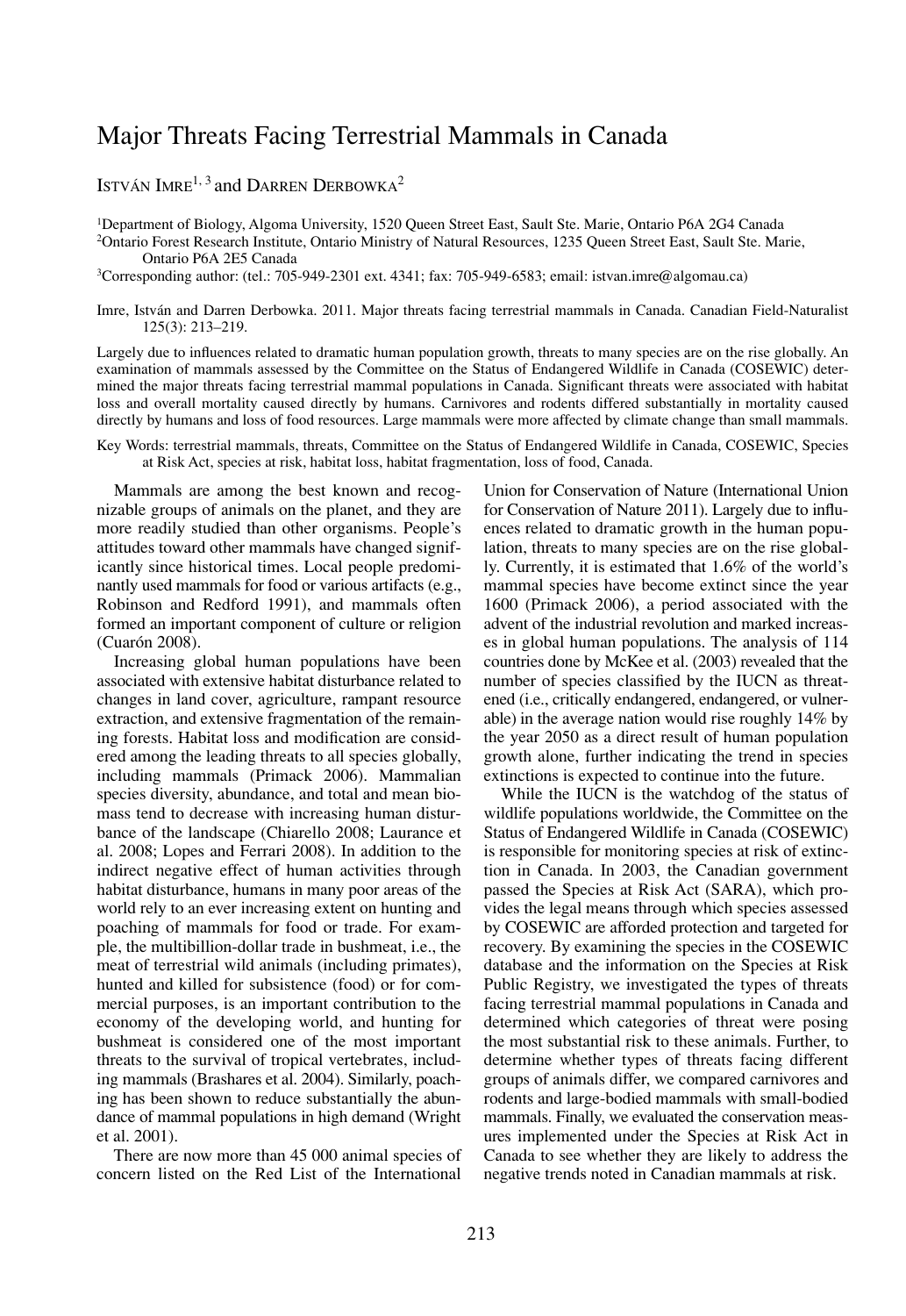## **Materials and Methods**

To determine the types of threats facing terrestrial mammals in Canada, we retrieved data from the COSEWIC database (http://www.cosewic.gc.ca/eng/ sct5/index e.cfm). Using the search engine provided, we obtained a list of species assessments that included extirpated, endangered, threatened, and special concern. All status categories were defined by COSEWIC. The extirpated designation is given to a species that no longer exists in the wild in Canada but that occurs elsewhere. Endangered species face the immediate threat of extirpation or extinction within Canada. Threatened species include those organisms that can be expected to become endangered if limiting factors are not mitigated. Lastly, species of special concern include species that may become threatened or endangered because of a combination of biological characteristics and identified threats. Mammals that are extinct or extirpated were not included in this study, as current threats to extant mammals were desired rather than historical factors.

After the list had been compiled, we obtained specific threat data for each species from the Species at Risk Public Registry (http://www.sararegistry.gc.ca/ default e.cfm), which describes the threats currently affecting each species. Broad categories of threat were designated, as identified in each of the website's threat descriptions. A frequency distribution table of species by threat category was generated using a designation of 1 to indicate impact by a particular threat category or left blank to indicate no impact. A species could be affected by a particular threat category only once, even if multiple threats described were identified within the same category.

We used the designatable units (*sensu* Green 2005) as specified on the Species at Risk Public Registry. It is important to note that these units can be certain populations of a species or a subspecies, but will be referred to as "species" in this study. For example, four different populations of the Woodland Caribou (*Rangifer tarandus caribou*) are listed as designatable units, with different levels of endangerment: the Northern Mountain population is of special concern, the Boreal and Southern Mountain populations are threatened, and the Atlantic-Gaspésie population is endangered.

Threat data were collected from species assessment reports prepared by COSEWIC as well as the shorter species accounts provided on the Species at Risk Public Registry. The data collection and analyses were limited to actual and imminent threats. For example, the Plains Bison is not currently affected by disease, but the likelihood of Plains Bison contracting tuberculosis, brucellosis, or anthrax from nearby domestic cattle herds is very high; therefore, disease was included as an imminent threat for this species. Species with no current threats or imminent threats were not included in the analysis. For example, the Spotted Bat (*Euderma maculatum*) was removed from our list because

there is no strong evidence supporting the threats in its species account.

A total of 11 categories of threat were identified as affecting mammals at risk assessed by COSEWIC in Canada: 1) habitat alteration or loss, 2) direct humancaused mortality, 3) habitat fragmentation, 4) predation, 5) loss of food resources, 6) climate change, 7) small population size, 8) invasive species, 9) disease, 10) hybridization, and 11) northern extent of range. Included under Habitat alteration or loss were such threats as urban development, agriculture, deforestation, and human population growth that have reduced the overall land base available for habitat and/or have altered the system in such a manner that it is no longer suitable for species habitation. Direct human-caused mortality involved threats such as hunting, trapping, motor vehicle collisions, and targeted exterminations. Habitat fragmentation was included as its own threat category because of its frequent appearance in species accounts. Habitat fragmentation represents a very specific circumstance of habitat alteration where habitat has been increasingly divided into smaller and smaller units. The Predation category of threat included pressures from naturally established predator–prey relationships that may have been exacerbated by other human-induced impacts. Threats under Loss of food resources are the result of the loss of prey organisms and plants. This threat affects both carnivores/omnivores and herbivores, and these losses may be a direct result of impacts caused by humans. Threats from Climate change were broadly inclusive and not well defined in species accounts, but generally were expected to contribute to habitat alteration. Threats under Small population size stemmed from loss of genetic variability, demographic variation, and magnitude of natural catastrophes. Invasive species threatened mammals by directly competing for resources or by preying directly upon them. Disease was reported as a native threat that could exacerbate species decline. Hybridization included interbreeding with related species, resulting in reduced vigour and introgression. Lastly, Northern extent of range was reported as a threat to those species with populations struggling at their northernmost tolerance limits.

The taxonomic order was also identified for each species, along with the average adult body mass. Body mass data were collected from the COSEWIC assessment reports or the species accounts on the Species at Risk Public Registry or from Banfield (1977). Where differences in average body mass were reported by sex, mass was determined by averaging the mass of adult males and females.

Collected frequency data were summarized to show the overall proportion of impacts that each threat category posed for mammal species at risk in Canada. Total frequency data were also summarized to show the percentage of all species that was reported as being affected by each threat category. Frequency data were likewise summarized for large mammals (>10.0 kg)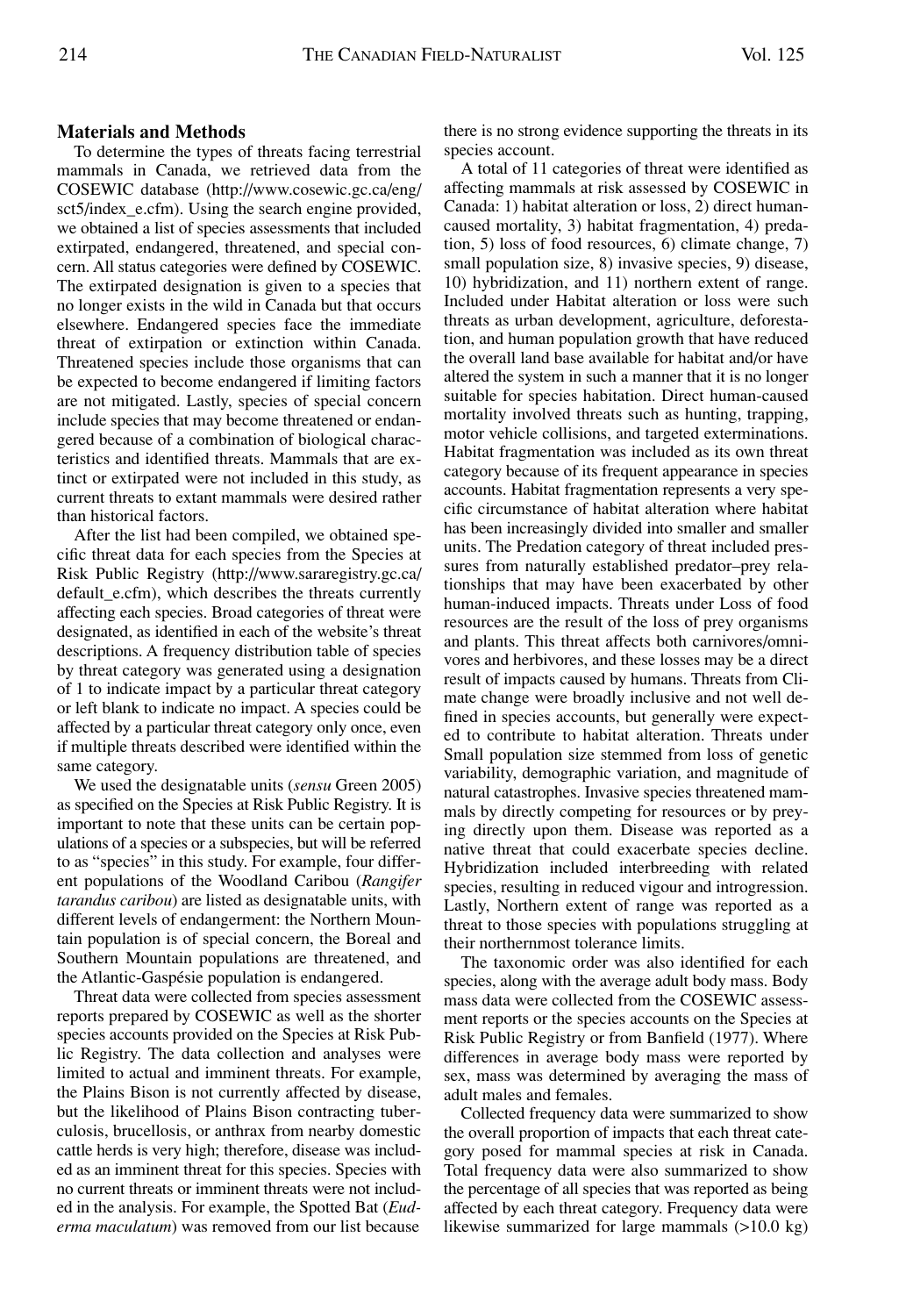and small mammals (<10.0 kg) and for mammals in the orders Carnivora and Rodentia. Body size threshold was selected based on clustering of the data.

We compared the proportion of affected carnivores and rodents and large and small mammals, respectively, for any given threat category using  $2 \times 2$  contingency tables. On several occasions, more than 20% of the categories contained frequencies less than about five; therefore, in addition to the  $\chi^2$  analyses, we also computed Yate's correction for continuity as well as Fisher's exact test (Quinn and Keough 2002). The latter two tests supported the findings of the regular  $\chi^2$ test in all instances; hence we reported only the results of the  $\chi^2$  tests. The value of α was set at 0.05.

#### **Results**

In Canada, there are 32 terrestrial mammal species and subspecies at risk (including the Spotted Bat) assessed by COSEWIC. Excluding the Spotted Bat, there were 10 endangered, 9 threatened, and 12 species of special concern (Table 1). The order Carnivora had the most species in this study, with 11. Artiodactyla was second with 8 species, followed by Rodentia with 7, Soricomorpha with 3, and Chiroptera and Lagomorpha with 1 each (Table 1). A total of 13 largebodied mammal species (>10 kg) and 18 small bodied animals (<10 kg) were examined in this study, with average body weights (SD) of 231.8 kg (SD 239.9) and 1.44 kg (SD 2.09), respectively (Table 1).

On average, 2.7 categories of threat (SD 1.1) affected each of the identified terrestrial mammal species at risk. Threats in the Habitat loss category affected 84% of species (Figure 1). Direct human-caused mortality ranked second, with 58% of species experiencing this threat type (Figure 1).

Several differences in the frequency of reported threats to species in Carnivora and Rodentia appeared to be substantial upon visual inspection (Figure 2). Direct human-caused mortality affected a significantly higher proportion ( $\chi^2$  = 10.57, df = 1, *P* = 0.001) of carnivores (91%) than rodents (14%) in Canada. Furthermore, a large proportion of carnivores (55%) were threatened by Loss of food resources but no rodents were reported as being affected by this threat type  $(\chi^2)$  $= 5.73$ , df  $= 1$ ,  $P = 0.017$ ). Differences in the other threat categories were not significant (data not shown).

Some differences in reported threat frequencies also appeared in the comparison of large-bodied and smallbodied mammals (Figure 3). Climate change affected a significantly larger proportion ( $\chi^2$  = 6.36, df = 1, *P*  $= 0.012$ ) of large-bodied mammals (31%) than smallbodied mammals (0%). Differences in the other threat categories were not significant (data not shown).

#### **Discussion**

Data from the International Union for Conservation of Nature, which examines 245 countries for the number of critically endangered, endangered, or vulnerable species, showed that Canada had more mammal species in these categories than 69% of examined nations worldwide (table 5, International Union for Conservation of Nature 2011). Interestingly, this placed Canada at par with several third world nations, such as Guinea Bissau, Mali, Mozambique, Namibia and Niger. However, it is likely that different levels and quality of documentation in different countries may influence these data. In comparison with large developed countries with conservation data of similar quality to those from Canada, like Australia (55 mammals) and the United States (37 mammals), Canada had a markedly lower number of critically endangered, endangered, or vulnerable mammals (12) (table 5, International Union for Conservation of Nature 2011). In addition, it is important to note that there are substantial differences among these countries in population density and overall area.

McKinney (2002) observed that human population size increases with land area and is strongly correlated with the proportion of species classified by the IUCN as threatened (i.e., critically endangered, endangered, or vulnerable) among nations. It is reasonable to expect that both habitat loss and direct human-caused mortality would also rise with increasing population density, both of which represented the most significant reported threats to mammals at risk in this paper. In another study examining 114 continental nations, approximately 88% of the variation in the number of mammal and bird species at risk was explained by human population density and species richness variables (McKee et al. 2003). Population extinctions have been linked to population density and the associated impacts of agriculture, hunting, and grazing, particularly in Southeast Asia, where more than half of its examined land base had lost 75% to 100% of its mammal species (Ceballos and Ehrlich 2002). Habitat loss and fragmentation are also significant threats to mammals in Brazil, which boasts the world's largest diversity of known mammals, with 530 described species (Costa et al. 2005).

Canada is one of the last places on Earth with large wilderness areas and a small average human population density, yet the number of species classified by the IUCN as threatened (i.e., critically endangered, endangered, or vulnerable) continues to rise. Kerr and Deguise (2004) measured habitat loss within the ranges of 243 terrestrial species (including mammals) assessed by COSEWIC as endangered, threatened, or special concern across Canada and found that less than 50% of the species' ranges was still natural habitat; no detectable natural habitat remained for 16 of the 243 species. In addition, the authors found that habitat loss explained most of the variation in the number of endangered species per ecozone in Canada and concluded that habitat loss within a species' range is likely to be the most important factor that prevents its recovery (Kerr and Deguise 2004).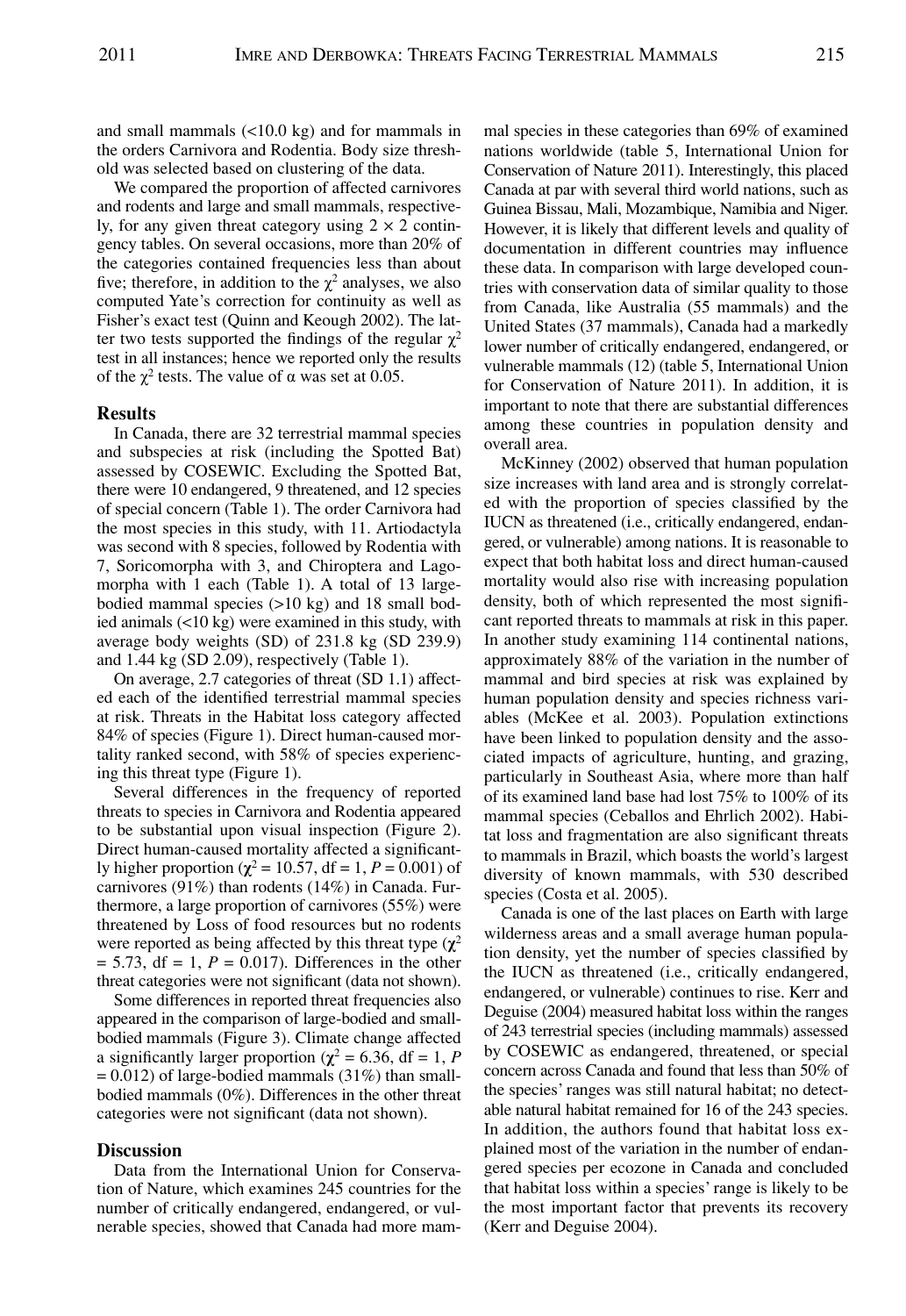| l                                       |  |
|-----------------------------------------|--|
|                                         |  |
|                                         |  |
|                                         |  |
|                                         |  |
| ţ                                       |  |
|                                         |  |
|                                         |  |
|                                         |  |
|                                         |  |
|                                         |  |
|                                         |  |
|                                         |  |
| ļ                                       |  |
|                                         |  |
|                                         |  |
|                                         |  |
|                                         |  |
| ļ                                       |  |
|                                         |  |
|                                         |  |
|                                         |  |
|                                         |  |
|                                         |  |
|                                         |  |
| į<br>i<br>Ę                             |  |
| ;<br>i<br>I<br>ì<br>į<br>1<br>J         |  |
| C COL<br>ì<br>j<br>í                    |  |
| Ī<br>֦<br>ł<br>١<br>l                   |  |
| ĺ                                       |  |
| ī<br>i<br>į<br>֦֢֖֚֚֚֬֝֝֬               |  |
| I<br>ł                                  |  |
| j<br>$\frac{1}{2}$                      |  |
| i<br>I<br>I<br>I                        |  |
| I<br>ļ<br>$\overline{a}$<br>j<br>i<br>ì |  |
| I                                       |  |

|                                                                             | Scientific                       |                   |                 | Average adult       |                                                                                                                                                                   |
|-----------------------------------------------------------------------------|----------------------------------|-------------------|-----------------|---------------------|-------------------------------------------------------------------------------------------------------------------------------------------------------------------|
|                                                                             | name                             | Order             | <b>Status</b>   | mass (kg)           | Canadian occurrence                                                                                                                                               |
| Woodland Caribou (Atlantic-Gaspesie<br>Peary Caribou                        | Rangifer tarandus pearyi         | Artiodactyla      | Endangered      | 85.00               | NT, NU                                                                                                                                                            |
|                                                                             |                                  |                   |                 |                     |                                                                                                                                                                   |
| population)                                                                 | Rangifer tarandus caribou        | Artiodactyla      | Endangered      | 157.50              | 8                                                                                                                                                                 |
| <b>Plains Bison</b>                                                         | <b>Bison</b> bison bison         | Artiodactyla      | Threatened      | 700.00              | BC, AB, SK, MB                                                                                                                                                    |
| Wood Bison                                                                  | Bison bison athabascae           | Artiodactyla      | Threatened      | 700.00              |                                                                                                                                                                   |
| Woodland Caribou (Southern Mountain<br>Woodland Caribou (Boreal population) | Rangifer tarandus caribou        | Artiodactyla      | Threatened      | 157.50              | YT, NT, BC, AB<br>NT, BC, AB, SK, MB, ON, QC, NL                                                                                                                  |
| population)                                                                 | Rangifer tarandus caribou        | Artiodactyla      | Threatened      | 157.50              | BC, AB                                                                                                                                                            |
| Barren-ground Caribou (Dolphin and                                          |                                  |                   |                 |                     |                                                                                                                                                                   |
| Woodland Caribou, Northern Mountain<br>Union population)                    | Rangifer tarandus groenlandicus  | Artiodactyla      | Special concern | 95.35               | NT, NU                                                                                                                                                            |
| population                                                                  | Rangifer tarandus caribou        | Artiodactyla      | Special concern | 157.50              |                                                                                                                                                                   |
| American Badger jacksoni subspecies                                         | Taxidea taxus jacksoni           | Carnivora         | Endangered      | 6.15                | $\begin{array}{c}\tt{YT}, \tt{NT}, \tt{BC} \\ \mathbf{ON}\end{array}$                                                                                             |
| American Badger jeffersonii subspecies                                      | Taxidea taxus jeffersonii        | Carnivora         | Endangered      | 6.15                | BC                                                                                                                                                                |
| American Marten (Newfoundland<br>Wolverine (Eastern population)             | Gulo gulo                        | Carnivora         | Endangered      | 12.70               | QC, NL                                                                                                                                                            |
|                                                                             |                                  |                   |                 |                     |                                                                                                                                                                   |
| population)                                                                 | Martes americana atrata          | Carnivora         | Threatened      | 0.83                | Ę                                                                                                                                                                 |
| Ermine haidarum subspecies                                                  | Mustela erminea haidarum         | Carnivora         | Threatened      | 0.07                | BC                                                                                                                                                                |
| <b>Grey Fox</b>                                                             | Urocyon cinereoargenteus         | Carnivora         | Threatened      | 4.05                | MB, ON                                                                                                                                                            |
| Swift Fox                                                                   | Vulpes velox                     | Carnivora         | Threatened      | 1.95                | AB, SK                                                                                                                                                            |
| Eastern Wolf                                                                | Canis lupus lycaon               | Carnivora         | Special concern | 27.50               | ON, QC                                                                                                                                                            |
| Grizzly Bear (Northwestern population)                                      | Ursus arctos                     | Jarnivora         | Special concern | 300.00              | YT, NT, NU, BC, AB<br>YT, NT, NU, MB, ON, QC, NL, Arctic Ocean<br>YT, NT, NU, BC, AB, SK, MB, ON                                                                  |
| Polar Bear                                                                  | Ursus maritimus                  | Carnivora         | Special concern | 450.00              |                                                                                                                                                                   |
| Wolverine (Western population)                                              | Gulo gulo                        | Carnivora         | Special concern | 12.70               |                                                                                                                                                                   |
| Pallid Bat                                                                  | Antrozous pallidus               | <b>Chiroptera</b> | Threatened      | 0.03                | BC<br>BC                                                                                                                                                          |
| Nuttall's Cottontail nuttallii subspecies                                   | Sylvilagus nuttallii nuttallii   | -agomorpha        | Special concern | 0.80                |                                                                                                                                                                   |
| Ord's Kangaroo Rat                                                          | Dipodomys ordii                  | Rodentia          | Endangered      | 0.07                | AB, SK                                                                                                                                                            |
| Vancouver Island Marmot                                                     | Marmota vancouverensis           | Rodentia          | Endangered      | 3.50                | BC                                                                                                                                                                |
| Western Harvest Mouse dychei subspecies                                     | Reithrodontomys megalotis dychei | Rodentia          | Endangered      | 0.01                | AB                                                                                                                                                                |
| Black-tailed Prairie Dog                                                    | Cynomys ludovicianus             | Rodentia          | Special concern | $1.25$<br>0.81      | $S_{K}$                                                                                                                                                           |
| Mountain Beaver                                                             | Aplodontia rufa                  | Rodentia          | Special concern |                     | BC                                                                                                                                                                |
| Western Harvest Mouse megalotis                                             | Reithrodontomys                  |                   |                 |                     |                                                                                                                                                                   |
| subspecies                                                                  | megalotis megalotis              | Rodentia          | Special concern | 0.01                |                                                                                                                                                                   |
| Woodland Vole                                                               | Microtus pinetorum               | Rodentia          | Special concern | $\frac{0.03}{0.01}$ | BC<br>ON, QC                                                                                                                                                      |
| Pacific Water Shrew                                                         | Sorex bendirii                   | Soricomorpha      | Endangered      |                     | BC                                                                                                                                                                |
| Townsend's Mole                                                             | Scapanus townsendii              | Soricomorpha      | Endangered      | 0.13                | BC                                                                                                                                                                |
| Eastern Mole                                                                | Scalopus aquaticus               | Soricomorpha      | Special concern | 0.10                | ă                                                                                                                                                                 |
| Spotted Bat was excluded from this study.                                   |                                  |                   |                 |                     | *ON - Ontario; BC - British Columbia; NL - Newfoundland and Labrador; MB - Manitoba; AB - Alberta; YT - Yukon; QC - Quebec; NU - Nunavut; SK - Saskatchewan; NT - |

OSE

WIC, http://w

w

w.cosewic.gc.ca/eng/sct1/searchform\_e.cfm.

Source: Database of Wildlife Species Assessed by C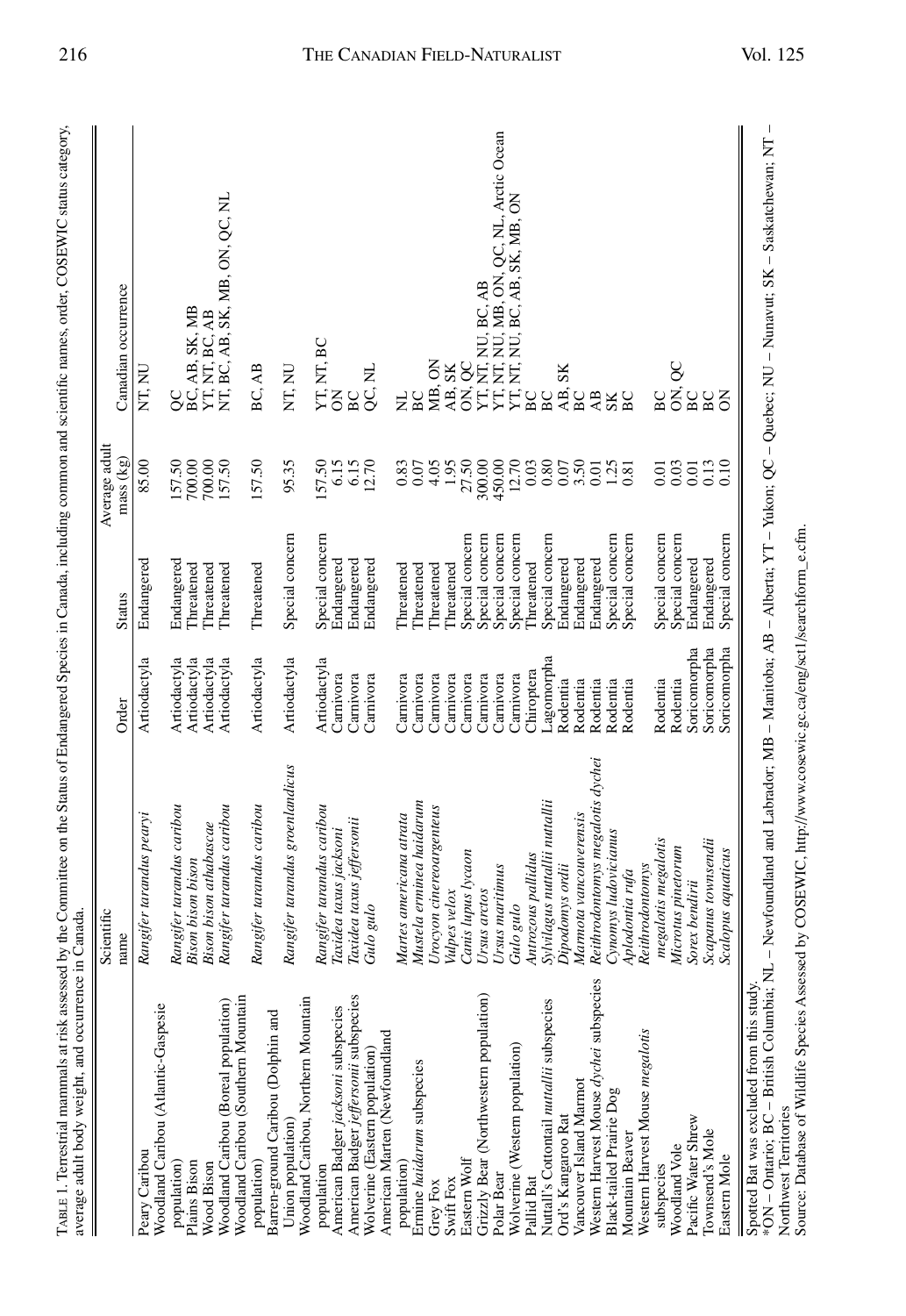

FIGURE 1. Percentage of terrestrial mammal species at risk (assessed by the Committee on the Status of Endangered Wildlife in Canada) impacted by different threat types.



FIGURE 2. Percentage of terrestrial carnivore and rodent species at risk (assessed by the Committee on the Status of Endangered Wildlife in Canada) impacted by different threat types.

Another recent study used remote sensing and species distribution datasets to examine the influence of natural and anthropogenic factors on the density of species assessed by COSEWIC as endangered (including terrestrial mammals) in Canada (Kerr and Cihlar 2004). In addition, Kerr and Cihlar (2004) examined the capacity of protected areas to shelter endangered species. The authors found a strong positive relationship between the density of terrestrial endangered species and agricultural land use, with the latter relating strongly to habitat loss as well as land use intensity. There was no relationship between densities of endangered species and the extent of protected area in watersheds. However, there are virtually no protected areas in the watersheds with the highest concentration of endangered species (Kerr and Cihlar 2004). The latter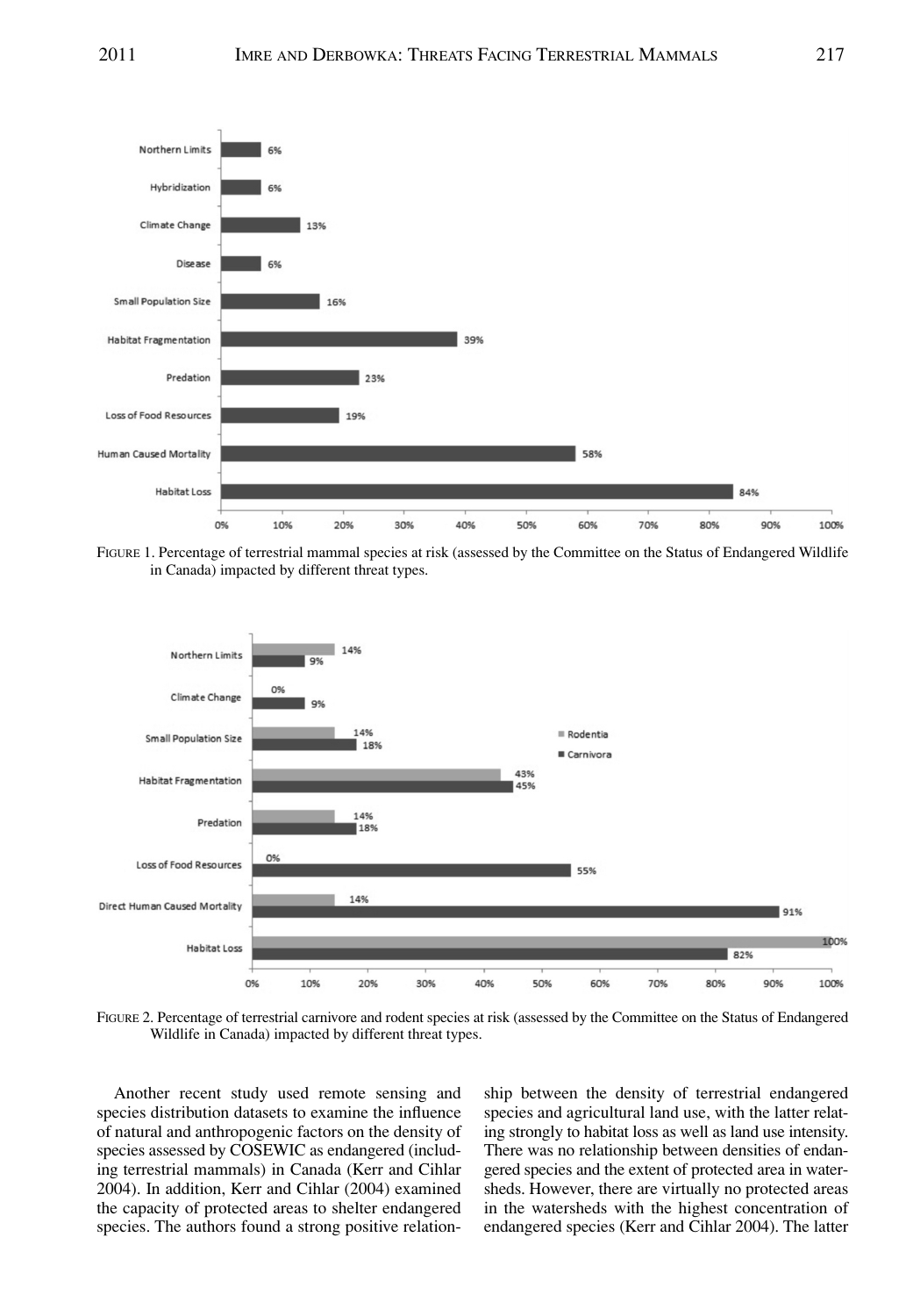

FIGURE 3. Percentage of terrestrial large and small mammals at risk (assessed by the Committee on the Status of Endangered Wildlife in Canada) impacted by different threat types.

findings suggest that existing protected areas have little, if any, potential to reduce extinction rates in Canada (Kerr and Cihlar 2004). The authors concluded that the Species at Risk Act appears to provide habitat protection in an inverse proportion to the needs of endangered species in Canada, with federal lands (which are most readily protected under the Act) being extensive in areas with few endangered species and being very rare in areas with a high number of endangered species.

Can the Species at Risk Act address the leading threats identified in this study? The Act has a limited ability to provide for habitat protection in areas that have already undergone extensive habitat changes due to urbanization and agriculture. Improvement to reserve networks as well as cooperative conservation activities with private landowners are possible avenues for avoiding the rapid extinction of endangered species in Canada (Kerr and Deguise 2004). In terms of mortality caused by humans, the Act is sufficient to stop overexploitation or targeted extermination of a species because it prohibits the killing, harming, or capturing of species declared to be threatened, endangered, or extirpated; however, it cannot prevent indirect sources of human-caused mortality, such as trapping by-catch or collisions with automobiles.

### *Carnivores and rodents*

Resiliency to interaction with human populations will be an increasingly important trait in determining survival of species into the future. Cardillo et al. (2004) pointed out the importance of biology in the persistence of species faced with increasing human population densities and cited carnivores as being particularly at risk for future extinctions. Biological traits, including small geographic range size, low species population density, and high trophic level, explained approximately 45% of the variation in extinction risk in carnivores. For carnivore species with high exposure to human populations, however, the addition of gestation length as a factor increased the explanatory power of the model to 80% (Cardillo et al. 2004). Although Cardillo et al. (2004) studied species of carnivores in Africa, their findings are relevant to Canada: carnivores had the most species in the current study. Further, for 91% of the carnivores at risk assessed by COSEWIC, threats related to direct mortality caused by humans were cited as a reason for reduced abundance. Habitat loss was also a factor in 82% of carnivores at risk assessed by COSEWIC.

Some interesting differences in threat categories were observed between carnivores and rodents in this study. While direct human-caused mortality was reported in almost every instance for carnivores, there were far fewer rodents that were affected by threats in this category. This observation is not surprising, as many large carnivorous mammals are hunted for trophy sport or eradicated due to livestock predation, as is the case for Jaguars (*Panthera onca*) in Brazil (Costa et al. 2005). Certainly, this has been the case for Grizzly Bears (*Ursus arctos*) and Eastern Wolves (*Canis lupus lycaon*) in Canada (Species at Risk Public Registry 2011). Even subsistence hunting has been shown to have a negative impact on mid-sized and large vertebrates, particularly when habitats become fragmented by human activity (Peres 2001).

Another observation of note showed loss of food resources as a threat in 55% of carnivore species, while rodents were not affected at all by this category of threat. Brashares (2003) also found mammals with